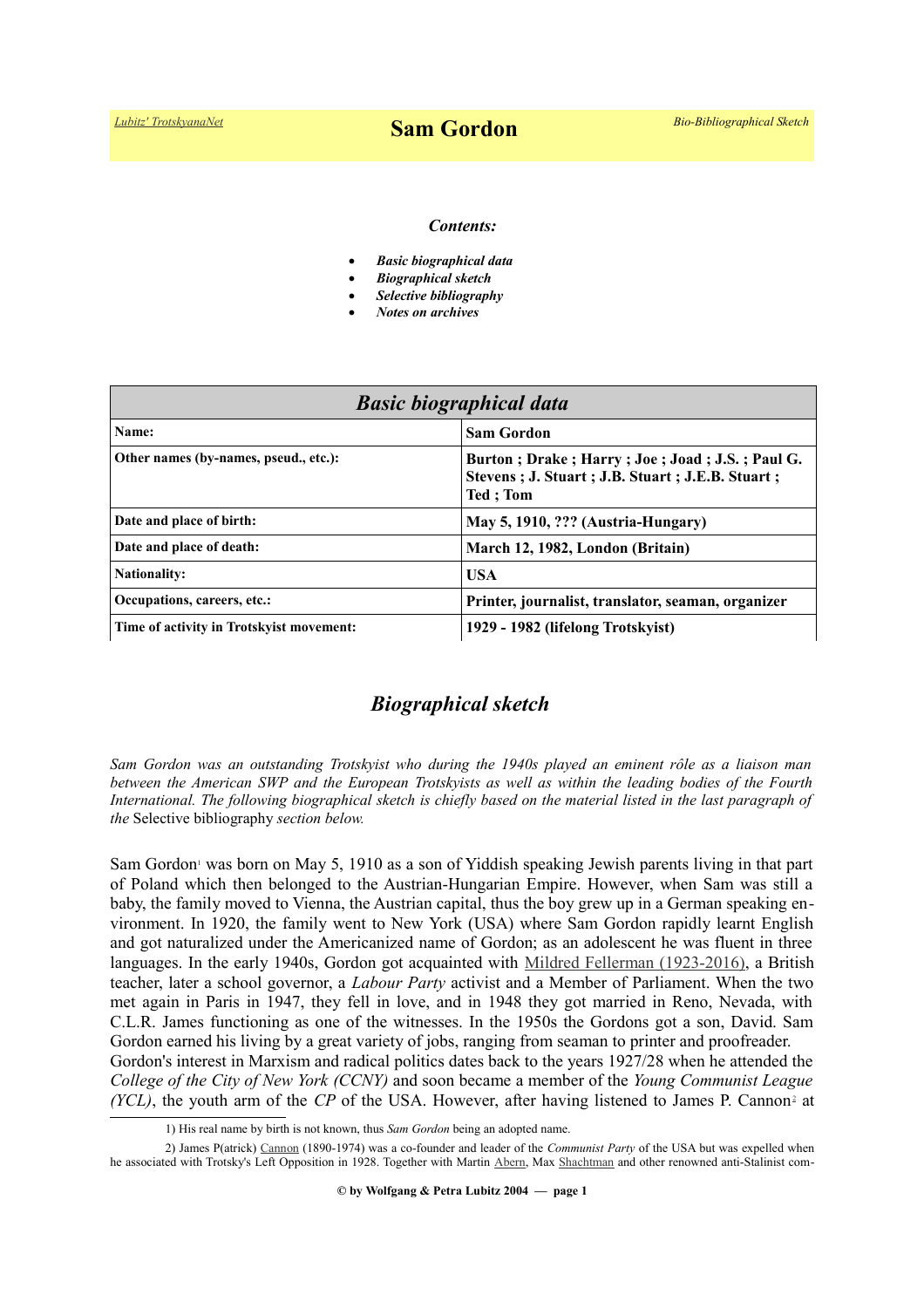*CCNY's Social Problems Club* and thus having got acquainted with genuine Trotskyist ideas, Gordon joined the ranks of the *Communist League of America (CLA)*, the first American party affiliated with the international left oppositional current inspired and led by exiled Leon Trotsky. In 1929, Gordon decided to go to Germany in order to experience advanced class struggle in action, as he told. Reaching Hamburg (Germany) on board of a German merchant ship, he soon made his way to Berlin, the German capital and at the time probably the biggest communist stronghold outside Soviet Russia. During his 1929/30 sojourn there – earning his living as a cocoa salesman – he actively participated in the class struggle and regularly sent letters to *The Militant* (New York), the weekly organ of the *CLA;* most of these letters were published as articles in *The Militant*, giving lively accounts and situation reportsfrom Germany<sup>3</sup> where political and social crisis accelerated in view of the Great Depression and the rise of Hitler's national-socialist movement.

After returning from Berlin via Paris to the United States, Sam Gordon soon began to play a leading rôle in the young American Trotskyist movement<sup>4</sup>[.](#page-1-1) Thus, he became a staff writer of *The Militant* and at the same time its printer. It was Max [Shachtman,](https://www.trotskyana.net/Trotskyists/Bio-Bibliographies/bio-bibl_shachtman.pdf) probably the most outstanding intellectual in the ranks of the *CLA*, from whom Gordon learnt how to write, edit, layout and proofread a weekly. When Shachtman for some months in 1931 left *The Militant* staff in the wake of a conflict with Cannon<sup>[5](#page-1-2)</sup>, young Gordon even was charged with the editorship of the paper. He got a lot of encouragement from James P. [Cannon](https://www.trotskyana.net/Trotskyists/Bio-Bibliographies/bio-bibl_cannon.pdf) and the latter's life partner, Rose Karsner; for a while, Gordon even shared their household and was treated by them like a son. From 1932, he was a member of the leading bodies (*National Committee* or *Political Bureau*, respectively) of the *CLA* and its successor organizations. In 1938, when the U.S. Trotskyists after a phase of entrism and regroupment launched a new organization, the *Socialist Workers Party (SWP),* Gordon was one of its founding members, belonging to its leading bodies until the early 1950s. During his American years, Gordon's political activities were manifold; thus in the 1930s he functioned for some years as a branch organizer in New York, Cleveland and Boston, was engaged in the movement of the jobless and later got involved into various trade union work, e.g. as a speaker and organizer in the *Painters' Union* and in the *Seafarers' International Union;* for some years he also co-edited its paper, *Seafarers Log*, together with Tom [Kerry,](https://www.trotskyana.net/Trotskyists/Bio-Bibliographies/bio-bibl_kerry.pdf) another prominent *SWP* militant.

A few days after the Second World War had broken out in Europe, the headquarters of the *Fourth International*, hitherto chiefly located in Paris (France) was transferred to New York where the *International Secretariat (IS)* of the *FI* held its first meeting already in September 1939. The *SWP* was represented in the *IS* by James P. Cannon, Max Shachtman and Sam Gordon who at that time began to use the pen name Stuart. The meeting elected a *Resident International Executive Committee (IEC)* and Gordon was appointed its *administrative secretary*. In this capacity he was involved in the preparation of a gathering which became known as the *Emergency Conference* of the *Fourth International* which was held in New York on May 19-26, 1940 and which passed a number of resolutions and issued a manifesto written by Leon Trotsky, entitled *The imperialist war and the proletarian world revolution<sup>[6](#page-1-3)</sup>.* 

munists he founded the *Communist League of America (CLA)* and for several decades remained the national secretary of the American mainstream Trotskyist party.

<span id="page-1-0"></span><sup>3)</sup> In its volume 5.1993, no. 1 (pp. 14-28) the British journal *Revolutionary History* featured, provided with rich annotations and with a comment by Mike Jones (pp. 29-32), some of Gordon's reports with title *Reports from Germany*, 1929-30 which originally had appeared in *The Militant* between December 21, 1929 and October 1, 1930.

<span id="page-1-1"></span><sup>4)</sup> However, this view met with protest from Albert Glotzer (1908-1999), once a co-worker of Cannon who later dissociated from the Trotskyist movement. According to Glotzer, "Sam was never an important leader of the Fourth International, and was never one of the main leaders of the Communist League of America. [...] All this is not to say that Gordon had no talents [...] but he was not a distinguished speaker, being neither graceful nor dynamic, and, despite what is said in the article [by Mildred Gordon, see below, W.L.], was not known for any distinctive theoretical ideas that informed American or world Trotskyism. I am sure that the idea that Sam was an outstanding leader of the Fourth International would surprise the various international leaderships." (Glotzer, Albert: Sam Gordon [letter to the editors], in: *Revolutionary History*, 5.1994 (2), p. 181.

<span id="page-1-2"></span><sup>5)</sup> See Dog days : James P. Cannon vs. Max Shachtman in the Communist League of America 1931-1933 / comp., introd., and ed. by the Prometheus Research Library, New York City, 2002.

<span id="page-1-3"></span><sup>6)</sup> See Documents of the Fourth International : the formative years (1933/40) / ed. by Will Reisner, New York, NY, 1973, pp. 305- 397, and Alexander, Robert J.: International Trotskyism : a documentary analysis of the movement, Durham, NC [etc.], 1991, pp. 285-291.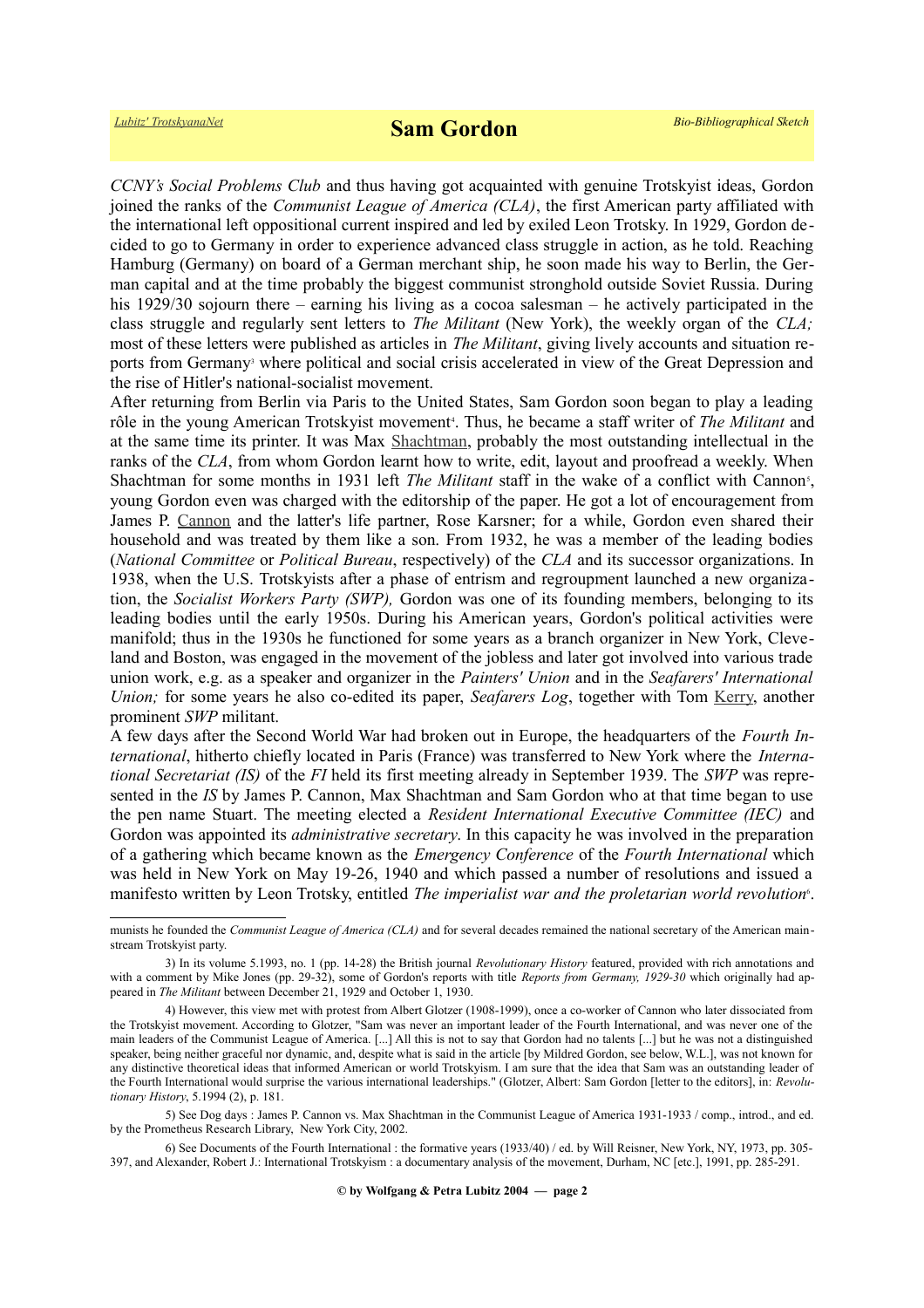Gordon was elected a member of the *International Executive Committee (IEC)* at the conference. In June 1940, he joined a *SWP* delegation, consisting of James P. Cannon, Farrell [Dobbs,](https://en.wikipedia.org/wiki/Farrell_Dobbs) Joseph [Hansen](https://www.trotskyana.net/Trotskyists/Bio-Bibliographies/bio-bibl_hansen_j.pdf) and Antoinette [Konikow,](https://en.wikipedia.org/wiki/Antoinette_Konikow) visiting Trotsky in Coyoacán, Mexico, and discussing with him the perspectives and implications of the unfolding war'.

The war-time *Fourth International* was, of course, dominated by the American section, the *SWP*, which because of reactionary U.S. legislation ceased to officially call itself a section of the *FI* in 1940. Jean [Van Heijenoort,](https://www.trotskyana.net/Trotskyists/Bio-Bibliographies/bio-bibl_vanheijenoort.pdf) who from 1932 to1939 had served seven years as Trotsky's secretary and thus enjoyed an unquestioned authority with regard to in-depth knowledge concerning the sections and quarrels of the *FI*, factually functioned as head of the *International Secretariat* during the entire World War II period. He was chiefly assisted by some outstanding and devoted American Trotskyists as for example Sherry [Mangan,](https://www.trotskyana.net/Trotskyists/Bio-Bibliographies/bio-bibl_mangan.pdf) Charles [Curtiss,](https://www.trotskyana.net/Trotskyists/Bio-Bibliographies/bio-bibl_curtiss.pdf) and Sam Gordon. However, by the end of 1941, the latter had to be replaced as administrative secretary by another member of the *SWP* leading staff, Bert [Cochran,](https://www.trotskyana.net/Trotskyists/Bio-Bibliographies/bio-bibl_cochran.pdf) since as a sailor Sam Gordon had to go off to sea. For some four years, he served as engine greaser on ships of the U.S. merchant fleet which in navy convoys had to bring essential supplies to Britain and other allies, permanently being threatened by German submarines' attacks. As a seafarer, Gordon continued to help organize the *SWP's* seamen's union fraction, and when his ship entered a European harbour, Gordon took every possibility to meet with British and other European Trotskyists thus helping to maintain some contacts and relations between the international leadership and them as well as supplying them with information material under the difficult conditions of the World War.

At the end of the War, Gordon went to Paris as a member of the *IS*, which in March 1946 eventually was shifted back from America to Europe, and was helpful in reconstructing the European sections of the *FI* which had suffered severe human and material losses during the War. Already during War, in 1944, Gordon was able to establish contact with Michel [Pablo \(Raptis\),](https://www.trotskyana.net/Trotskyists/Bio-Bibliographies/bio-bibl_pablo.pdf) the leader of the *European Secretariat* of the *FI,* who should emerge as the principal *FI* leader and chief theoretician during the late 1940s and early 1950s. Travelling devastated post-war Europe, Gordon was successful in finding out some dispersed Trotskyists, particularly in occupied and divided Germany<sup>8</sup>[.](#page-2-1) However, he was less successful in achieving longer lasting unity between the various rival Trotskyist groups and tendencies which had been emerging during the war years and thereafter, e.g. in Britain. In March 1946, Gordon participated as *SWP* delegate in the first international conference of the *FI* which was held in Paris.

Gordon's sojourn in Europe as a *SWP* delegate lasted until 1948 when he was sent to Ceylon from which, however, he was soon expelled. From the end of 1948 to 1952, the Gordons lived in New York, enjoying friendly relations with some outstanding intellectuals being members or close sympathizers of the *SWP,* such as for example C.L.R. [James,](https://en.wikipedia.org/wiki/C._L._R._James) Duncan [Ferguson,](https://www.trotskyana.net/Other_trotskyana/Trotsky_Sculptors/trotsky_sculptors.html) John G. [Wright,](https://www.trotskyana.net/Trotskyists/Bio-Bibliographies/bio-bibl_wright.pdf) James T. [Farrell](https://en.wikipedia.org/wiki/James_T._Farrell) and Sherry [Mangan.](https://www.trotskyana.net/Trotskyists/Bio-Bibliographies/bio-bibl_mangan.pdf) The last 30 years of his life, Sam Gordon spent in Britain, except some visits to Paris (where he met Trotsky's widow, Natal'ia Sedova), Milwaukee and elsewhere. When the U.S. authorities snatched his passport in 1952 – which he only got back around 1960 – Gordon refused to return to McCarthyite U.S. He found a job as proofreader with *The Times* (London) and besides was occupied with translations, the most pretentious of which was, of course, the translation from German into Eng[l](#page-2-2)ish of Rudolf Hilferding's classical work on *The finance capital<sup>9</sup>*.

"He remained politically active to the end of his life, but he took a lower profile" [10](#page-2-3). When the *Fourth International* split in 1953, Gordon sided with the faction led by James P. Cannon and Gerry [Healy](https://www.trotskyana.net/Trotskyists/Bio-Bibliographies/bio-bibl_healy.pdf) becoming a member of the rival international Trotskyist organization, the *International Committee of the Fourth International (ICFI)* and of its British section which for some years practised entryism in the *Labour Party,* before under Healy's authoritarian leadership transforming into an increasingly sectarian and bizarre sect. However, Gordon soon dissociated from the Healyists and belonged to those

<span id="page-2-0"></span><sup>7)</sup> For a stenographic report of that meeting see Discussions with Trotsky : June 12-15, 1940, in: *Trotsky, Leon: Writings of Leon Trotsky, [1939-40], 2. ed.*, New York, NY, 1973, pp. 251-289.

<sup>8)</sup> Thus for example in July 1946 he found Georg [Jungclas,](https://de.wikipedia.org/wiki/Georg_Jungclas) one of the few German Trotskyists who had survived emigration, persecution, war and hunger, in an American camp near Bayreuth, Bavaria.

<span id="page-2-3"></span><span id="page-2-2"></span><span id="page-2-1"></span><sup>9)</sup> See Gordon, Mildred: Sam Gordon, scientific socialist (1910-1982), in: *Revolutionary History*, 5.1993 (1), p. 12. 10) Ibid.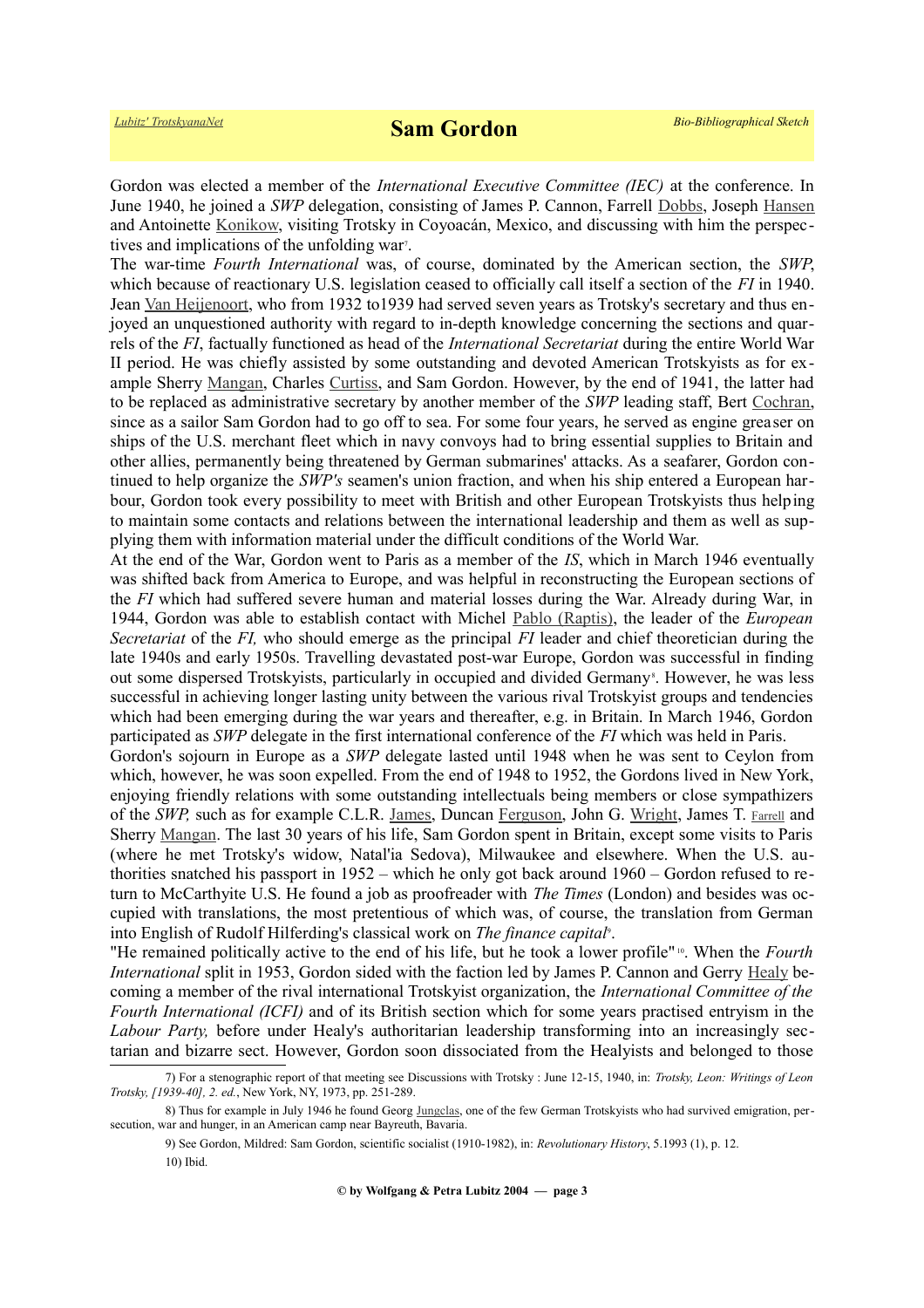within the *International Committee* who in the second half of the 1950s began to favour re-unification of the *ICFI* with the other main faction of world Trotskyism, the *International Secretariat of the Fourth International (ISFI)*, led by Ernest [Mandel,](https://www.trotskyana.net/Trotskyists/Ernest_Mandel/ernest_mandel.html) Pierre [Frank](https://www.trotskyana.net/Trotskyists/Bio-Bibliographies/bio-bibl_frank.pdf) and Livio [Maitan](https://www.trotskyana.net/Trotskyists/Bio-Bibliographies/bio-bibl_maitan.pdf) (and until about 1960, Michael Pablo), which eventually could be achieved in 1963 by launching the *United Secretariat of the Fourth International (USFI)*.

Almost 20 years of his life, Sam Gordon suffered from a particularly insidious type of cancer affecting one organ after another; facing his illness with greatest courage, he had several operations; his survival for some 20 years astounded his doctors<sup>[11](#page-3-0)</sup>. For several years, despite his illness, he continued earning his life as a printer and proofreader and also carried on his activities in the printers' union and on the left fringe of the *Labour Party*. Besides this, he kept his contacts with many renowned people on the British, continental and American left, engaged in fund-raising campaigns for defence committees and so on. After retiring from his job in 1975, Gordon enrolled at *North London Polytechnic* where he eventually took a degree in modern German literature; shortly before his death, he took up studies at the *London School of Economics*.

Sam Gordon died in London on March [12](#page-3-1), 1982, leaving his wife Mildred<sup>12</sup> and his son David; a memorial meeting in honour of Sam Gordon took place in London on March 19; speakers included his long-time friend C.L.R. James and Alan Harris, a leader of the British *International Marxist Group (IMG)*.

We are closing our biographical sketch about Sam Gordon with some quotations from *Mildred Gordon's appraisal:*

"He never tried to do journalistic work for a living as he was not prepared to make the necessary political compromises; he preferred to earn his living as a printer. He was an 'ideas man', and many of the famous cartoons for the *Militant* by Laura Grey were based on Sam's ideas worked out in the regular cartoon meetings. Later on he worked out ideas for a radio and TV supplement for daily newspapers. Roger Protz did a mock up, and Sam offered the idea to *The Times*, which did not take it up. Years later, all the papers produced a media supplement. [...] He was a brilliant linguist, and quickly found his feet almost anywhere. Sam was a warm, loving, outgoing person. He had no greed or jealousy. He was tolerant to a fault. If someone stole something from him, his reaction would be: 'If they want it so badly, let them have it.' Personally he aroused great loyalty, but politically he often aroused lasting hostility. [...] Sam would have been a great professor of German literature, and I am sure that he would have received the recognition he deserved. But he had a full and exciting life, and he would not have changed its course if he had had the chance. He did great service to the movement whose cause he espoused, and he was one of a small but valiant band who kept its ideas alive through the long years of defeat for the working class. As a young man in the USA, he had been a first class organiser in a number of industries and cities. He was always an imaginative and original thinker. He had an encyclopedic knowledge and total recall. He has been seriously underestimated".<sup>[13](#page-3-2)</sup>

<span id="page-3-2"></span><span id="page-3-1"></span><span id="page-3-0"></span>11) Ibid.

<sup>12)</sup> From 1987 to 1997, *Labour Party* activist Mildred Gordon was a member of the British parliament (*House of Commons*, constituency of Bow & Poplar) and engaged in the *Committee on Education, Science and Arts* of the *House of Commons.* In 1985 she remarried with Nils Kåre Dahl (1909-1996).

<sup>13)</sup> Gordon, Mildred: Sam Gordon, scientific socialist (1910-1982), in: *Revolutionary History*, 5.1993 (1), pp. 9-13 (here: pp. 10, 11, 13). However, it should be noted that this positive view was sharply opposed by Albert Glotzer – see our footnote 4 above.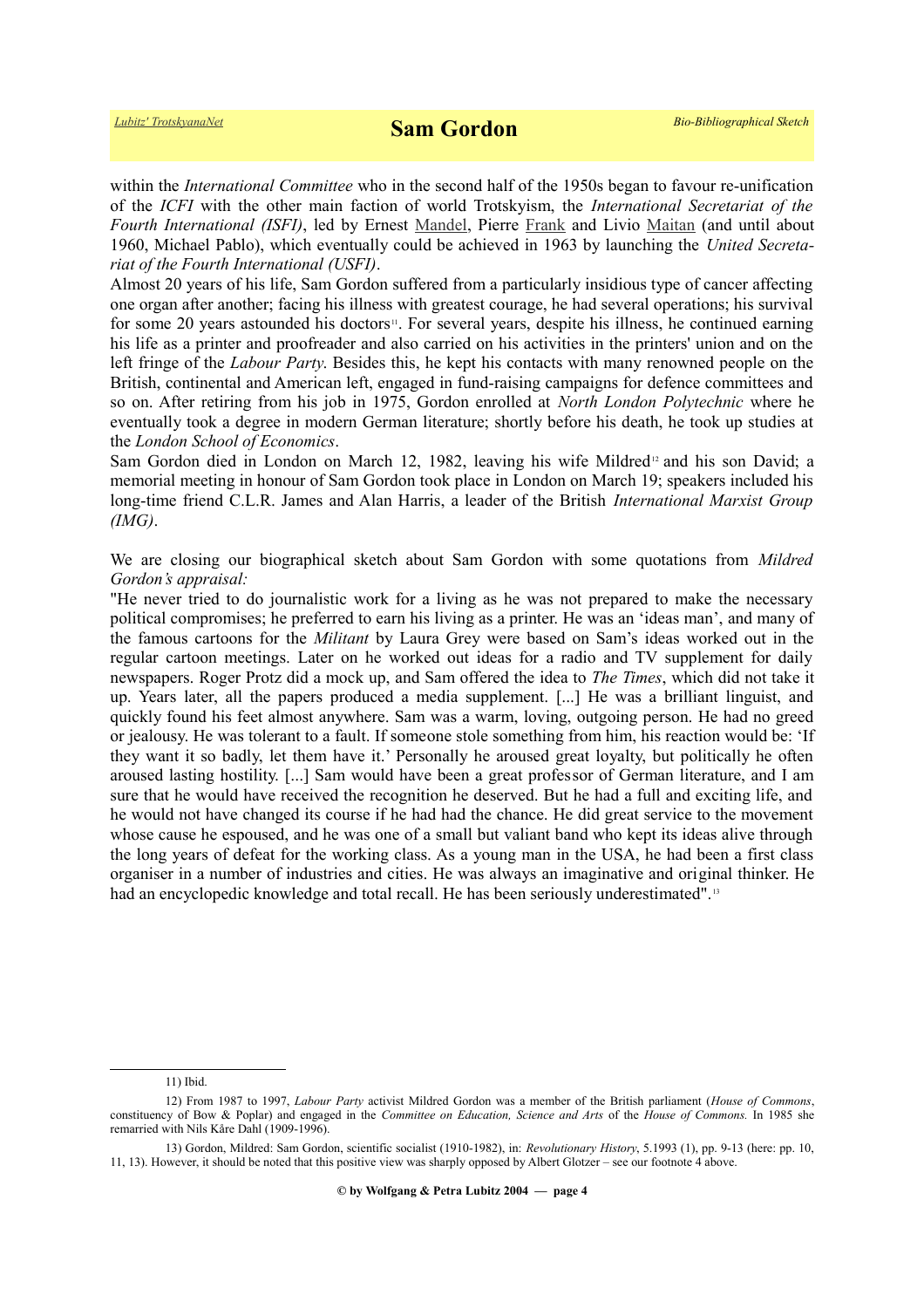# *Selective bibliography* [14](#page-4-0)

## *Selective bibliography: Books/pamphlets and journals (co-)edited by Gordon*

The Militant (New York, NY) [ISSN 0026-3885] <TSB 1026>

#### *Selective bibliography: Books/pamphlets translated by Gordon.*

- Hilferding, Rudolf: Finance capital : a study in the latest phase of capitalist development / ed. with an introd. by Tom Bottomore. From translations by Morris Watnick and Sam Gordon. - London [etc.] : Routledge & Kegan Paul, 1981. - VI, 466 pp.
- Trotsky, Leon: Germany : the key to the international situation / Leon Trotsky. [Transl. by Sam Gordon and Morris Lewit]. - New York, NY : Communist League of America, 1932. - 24 pp.
- Trotsky, Leon: Shall fascism really be victorious? Germany, the key to the international situation / [transl. by Sam Gordon and Morris Lewit]. - New York, NY : Pioneer Publ., 1932. - 45 pp.

#### *Selective bibliography: Books, collections, journals, bulletins to which Gordon contributed*

Bulletin intérieur / Secrétariat International de la IVe Internationale (Paris) <TSB 0542>

Fourth International (New York, NY, 1940-56) <TSB 0532>

- Healy's big lie : the slander campaign against Joseph Hansen, George Novack, and the Fourth International. New York, NY : Nat. Education Dept., Socialist Workers Party, 1976. - 87 pp. - (Education for socialists)
- Intercontinental Press (New York, NY) [ISSN 0020-5303 ; ISSN 0162-5594] <TSB 0657>
- Internal Bulletin / Socialist Workers Party (New York, NY) <TSB 1548>
- International Bulletin / publ. for the International Executive Committee of the Fourth International by the Socialist Workers Party of the U.S.A. (New York, NY) <TSB 0540>
- International Committee documents, 1951-1954 : struggle in the Fourth International / issued by the National Education Dept., Socialist Workers Party. - 1-4. - New York, NY, 1974. - 246 pp. - (Towards a history of the Fourth International ; 3) (Education for socialists)

Die Internationale (Various places) [ISSN 0535-4005] <TSB 0731>

James P. Cannon as we knew him : by thirty-three comrades, friends, and relatives / introd. by Jack Barnes. Ed. by Les Evans. - New York, NY : Pathfinder Pr., 1976. - 288 pp. [Collection of obituaries, reminiscences and appraisals]

The Militant (New York, NY) [ISSN 0026-3885] <TSB 1026>

Quatrième Internationale (Paris etc., 1936- ) [ISSN 0771-0569 - ISSN 0765-1740] <TSB 1282>

- Revolutionary History (London) [ISSN 0953-2382] <TSB 1375>
- Trotskyism versus revisionism : a documentary history / ed. by C. Slaughter. 1-7. London : New Park Publications, 1974-84 [vol. 7: Detroit, Mich. : Labor Publications]

World Outlook = Perspective mondiale (Paris ; later: New York, NY) <TSB 1886>

## *Selective bibliography: Books and articles about Gordon*

[Anon.]: Sam Gordon (1910-1982), in: *Inprecor : [French edition]* <TSB 0647>, 1982 (122), p. 35. [Obituary]

[Anon.]: Sam Gordon tot : Sam Gordon, ein revolutionärer Führer, der sich 1929 in Deutschland der trotzkisti-

schen Bewegung anschloß, in: *Inprekorr : internationale Pressekorrespondenz der IV. Internationale* <TSB 0654>, 1982 (8=147), pp. 31-32. [Obituary]

[Broué, Pierre?]: Sam Gordon (1910-1982), in: *Cahiers Léon Trotsky* <TSB 0277>, 1982 (10), p. 127. [Obituary]

Gordon, Mildred: Sam Gordon, scientific socialist (1910-1982), in: *Revolutionary History* <TSB 1375>, 5.1993 (1), pp. 9-13. [Biographical sketch]

Glotzer, Albert: Sam Gordon, in: *Revolutionary History* <TSB 1375>, 5.1994 (2), pp. 181-182. [Letter]

<span id="page-4-0"></span><sup>14)</sup> TSB item numbers (e.g. <TSB 0716>) refer to Lubitz' *Trotskyist Serials Bibliography*, München [etc.] : Saur, 1993, which is out of print but [available as PDF file](https://www.trotskyana.net/LubitzBibliographies/Serials_Bibliography/serials_bibliography.htm#PDF) within the framework of the *Lubitz' TrotskyanaNet* website. In *TSB* you can find detailed descriptions concerning the respective Trotskyist journals, newsletters, bulletins and the like.